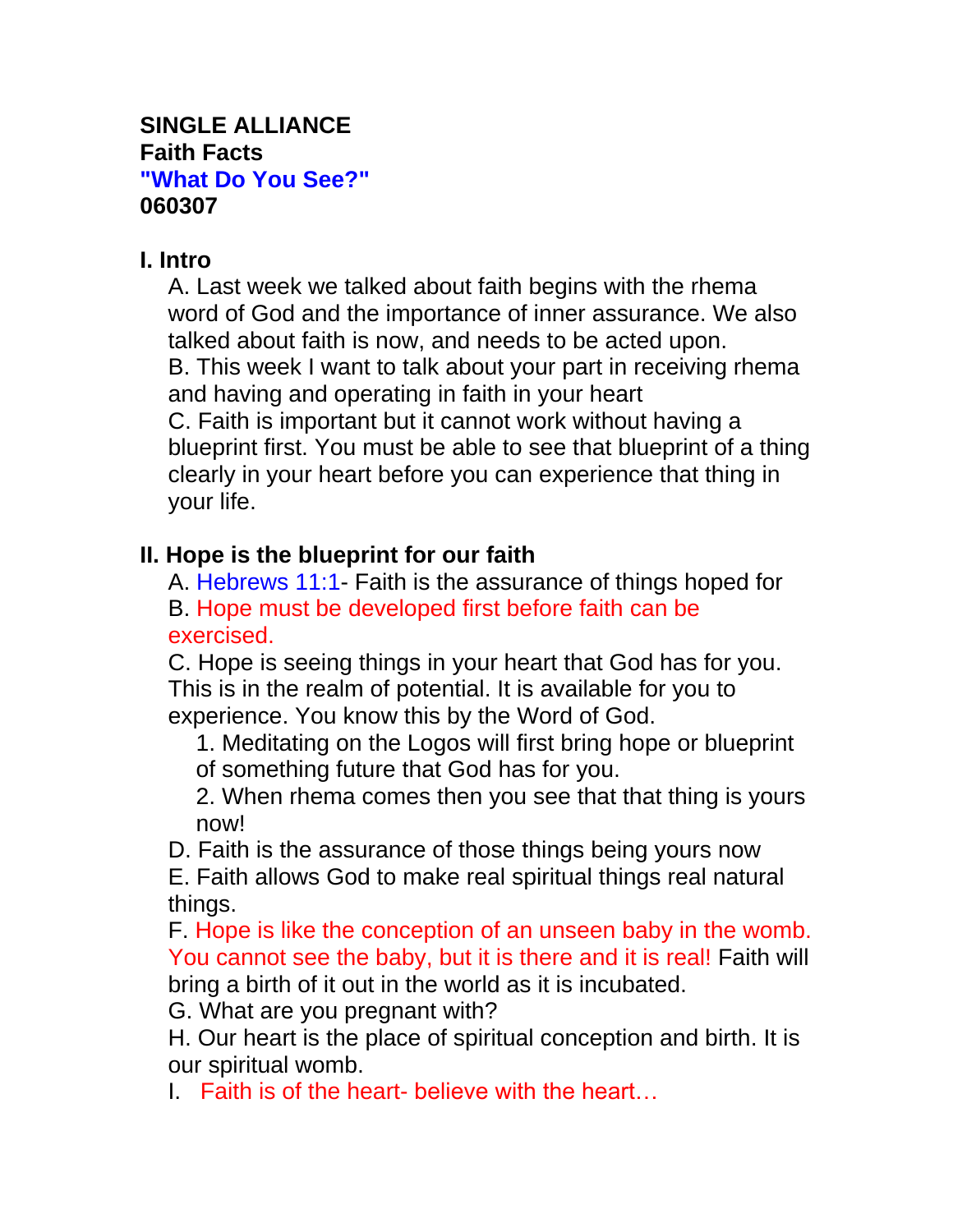#### **III. Our heart has eyes**

A. Ephesians 1:18- Your heart has eyes. It sees the invisible

B. There is more than meets the eye!

1. Hebrews 11:3

2. 2 Cor. 4:18

C. You must see things in your heart before you will ever see them in the natural

D. Prov. 4:23- issues- lit. boundaries. What we see in our heart will determine the boundaries of our lives. We must get a greater vision on the inside before we can expand on the outside.

E. God wanted Abraham to get a vision for having a child in his heart-

- 1. Gen. 13:14- Lift up your eyes from where you are
- 2. Gen. 13:17-Walk the land- 6,400,000 acres
- 3. Gen. 15:5- look at the stars

 F. We have developed the ability to see with our heart in the wrong direction- towards Satan's kingdom

G. We can easily picture ourselves failing, getting sick, running out of money, doing sinful things, and everything else Satan wants for our lives. Our heart has been exercised to see what the devil wants us to see and it is most easy to speak them and act on them and see those things manifest H. However, most have not been exercised at all to use their heart to see what God wants them to see. This seems awkward and difficult at first. This is like living right handed all your life and then trying to do everything left handed. It takes time and practice to be able to do it well.

I. Many people have wishful thinking something good will happen to them but they do not have a clear vision of themselves being good, having, or doing good.

J. The heart is the seat of self- You know the Word of God has impacted you at the heart level when you see God and yourself differently. Animals act from instinct and senses; man was created to act from what he believes and sees in his heart. Don't act like an animal!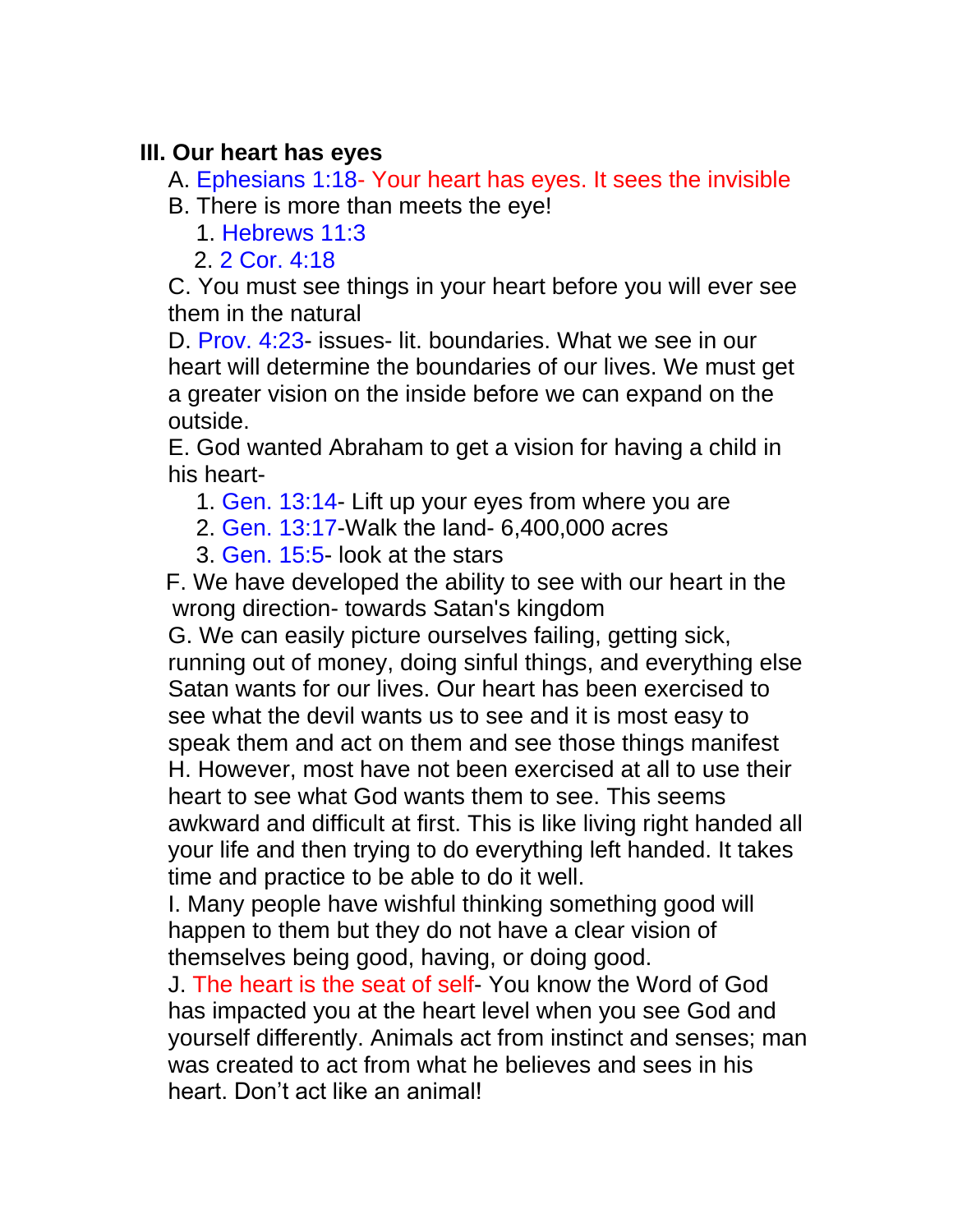K. We must cooperate with God in our faith walk. We are to use our imagination to visualize what God wants for our lives. We get that vision from the Word and from the Spirit by prayer.

L. Imagination is not make believe or childish. God gave it to be your image maker. Use it in line with the Word of God.

M. Gen. 11:6- Nothing will be restrained that is imagined.

N. 2 Cor. 10:5- The devil is busy about using our imaginations against us!

O. We must use our imaginations to see what God sees about us!

P. Ephesians 1:18- order of importance- It is more important who you are than what you do, because who you are will determine where you will go!

## **III. A vision for who we are**

A. Very few people really have a clear vision in their heart of who they are in Christ.

B. You must visualize yourself as a holy, loved, righteous, child of God before it will manifest on the outside

1. (2Co 3:18 NASB) But we all, with unveiled face, beholding as in a mirror the glory of the Lord, are being transformed into the same image from glory to glory, just as from the Lord, the Spirit.

- C. Visualize yourself being a successful person, wealthy person, healed person, liked person. These are the will of God for you. Until you start seeing yourself like God sees you, no one else will either!
- D. **Illustration** Man thought he had committed the unpardonable sin and was thinking about suicide and decided to imagine himself loved and accepted by God and it changed his life. God presence filled the room!
- E. Eph. 3:20- Our job is to ask and think! God operates upon multiplication! If we give Him nothing then when it is multiplied, we get nothing! We must give him something to work with. God does move soveriengly at times out of mercy!